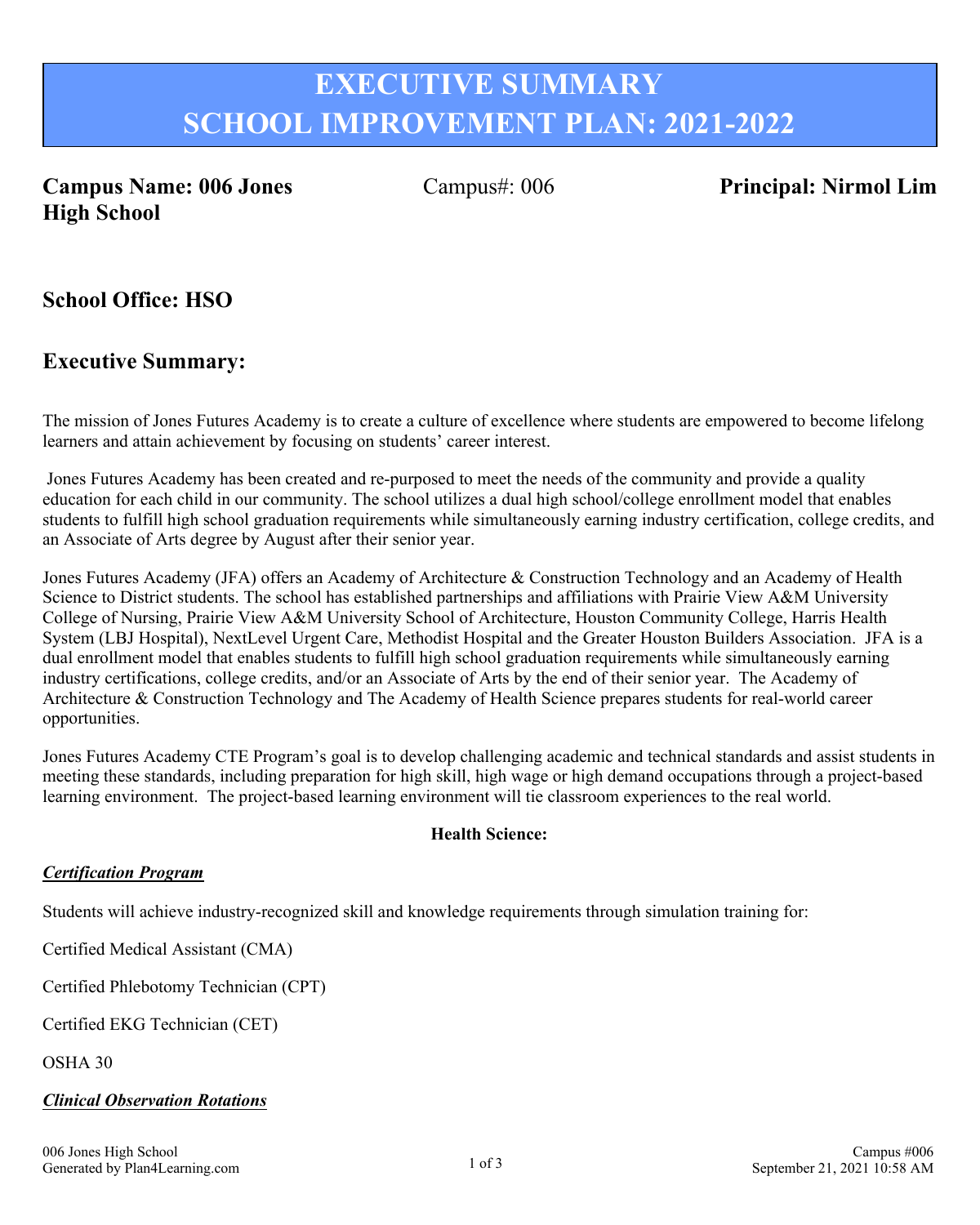Students will be involved and exposed to career awareness and exploration experiences through clinical observation rotations with our partners:

Harris Health System LBJ Hospital

NextLevel Urgent Care

Methodist Hospital

#### *Internships*

Students will be prepared for immediate employment upon graduation and for further education or training through sponsored internships with our partner:

NextLevel Urgent Care – we are working to increase the number of paid interns.

Methodist Hospital

#### **Architecture & Construction Technology**

### *Certification Program*

Students will achieve industry-recognized skill and knowledge requirements through preparation for:

- National Center for Construction Education and Research (NCCER)
- AutoCAD
- OSHA 30

Using pathways allows students to benefit with two years of college tuition paid by the Houston Independent School District. Jones Futures Academy serves a population of 331 students. The ethnic breakdown our 342 Jones Futures Academy is as follows: is 38.3% African American, 59.94% Hispanic, .29% American Indian, .88% White, and Two and More .58%.. In addition, we are at 93% Economically Disadvantaged, 14% LEP, 18% and 7 % Special Education students. Jones Futures Academy according to TEA's School Accountability for the 2019-202 school year is an A campus with seven STAAR Designated Distinctions. The distinctions are as follows: ELA/Reading , Mathematics , Science , Social Studies, Comparative Academic Growth , Postsecondary Readiness , Comparative Closing the Gaps.

Based on Jones Futures Academy needs assessments, our staff development plans will focus on four major goals:

- By the end of the 2021-2022 school year, our overall English I and English II performance for approaches will increase from 81% to 86% , meets from 48% to 53%, and masters from 8% to 13%.
- By the end of the 2021-2022, our Algebra I performance for our approaches will increase from 93% to 98% %, meets from 14% to 19% and mastery from 21% to 26%.
- By the end of the 2021-2022, our Special Populations will increase 3% in each EOC area for approachesd, meets, and masters.
- By the end of the 2021-2022, our CCMR perfromance will increase from 90% to 95%.

 Jones Futures Academy offers different programs to approach students' needs. We provide study labs, APEX, intervention, and tutorials. Students have the potential to receive a certification, an Associates of Arts degree or both. To meet the needs of our student subgroups and help them achieve academic excellence, we will ensure student growth through our interventions. Our teachers strive to practice and enforce an environment that reinforces students' ability to learn and grow academically. We progress monitor our students via OnTrack and teachers meet during PLC to collaborate on students that need enrich or intervention. Our major initiatives will be the following: